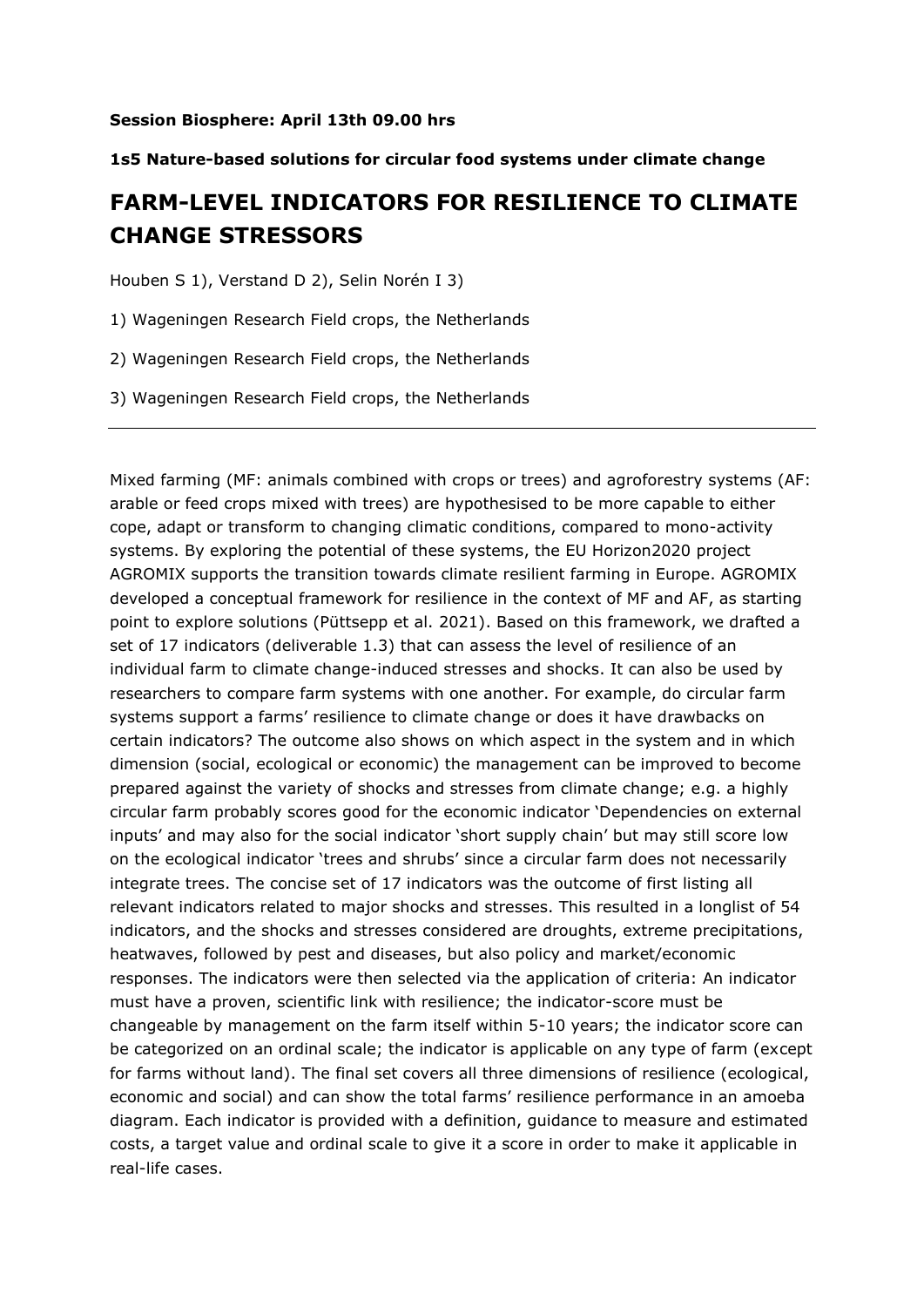*Keywords: mixed farming, climate resilience, farm performance, indicators, climate change*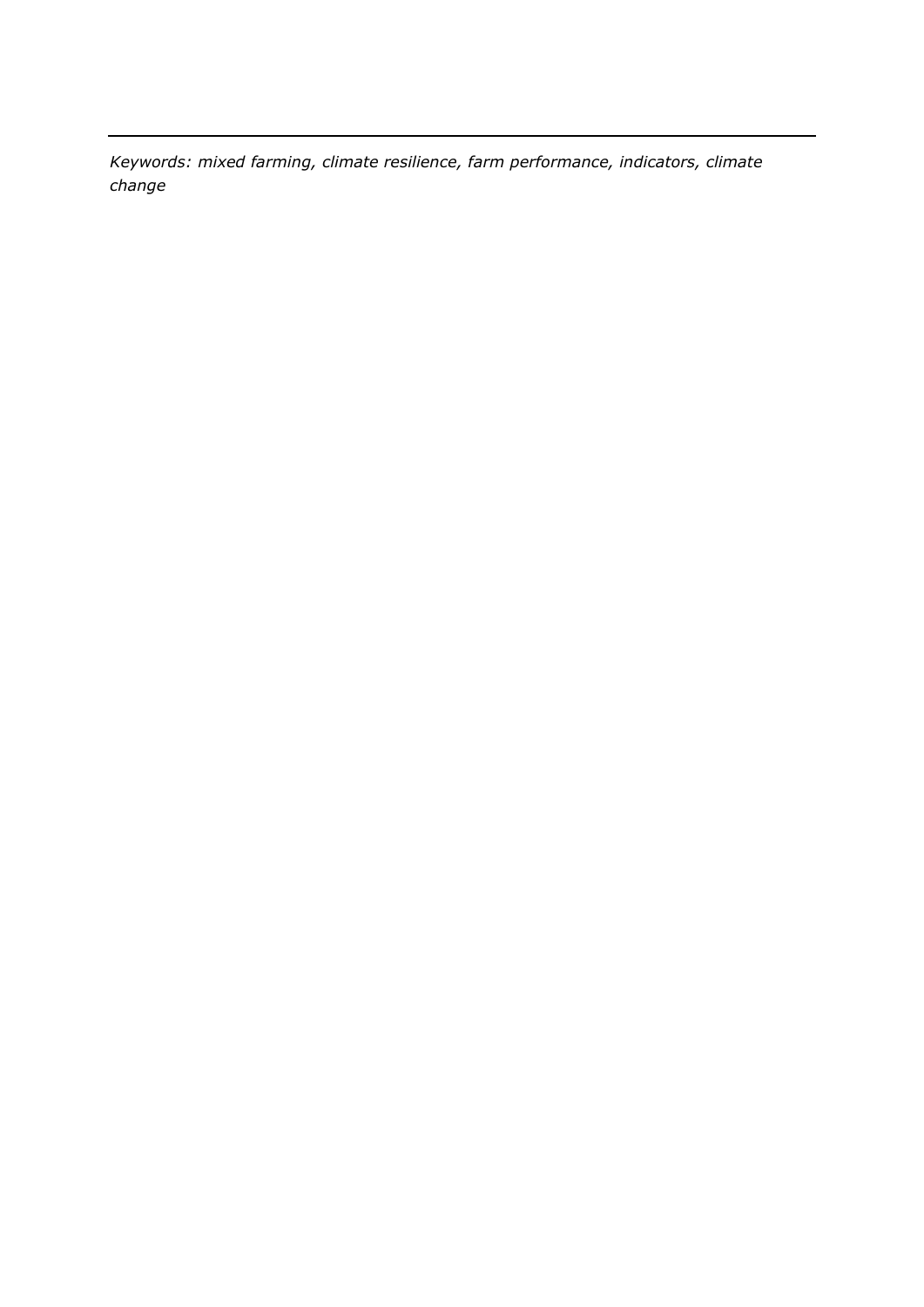#### **1s5 : Nature-based solutions for circular food systems under climate change**

# **Evaluating the performance of a Subsurface Water Retention System (SWRS) prototype: first assessment of work productiv-ity and costs**

Luigi Pari, Francesco Latterini, Nadia Palmieri and Walter Stefanoni

Consiglio per la Ricerca in Agricoltura e l'analisi dell'Economia Agraria (CREA)—Centro di Ricerca Ingegneria e Trasformazioni Agroalimentari, Via della Pascolare 16, Monterotondo, 00015 Rome

Global warming and climate change are threatening the effectiveness of agriculture in Mediterranean area, which is worldwide considered as a hotspot of climate change. In particular, increasing aridity and occurrence of extreme rainfall events can have detrimental effects on agriculture, therefore there is the strong need of increasing its resilience. One of the possible solutions to tackle this issue consists of applying rain water harvesting technology (RWH), and in particular Subsurface Water Retention System (SWRS). This last consists of applying an impermeable membrane in the root zone, preventing water loss via deep percolation in sandy soils. SWRS has been studied in the recent years, highlighting its effectiveness in increasing several crops yield in arid and semi-arid climate. However, its application is limited only to laboratorial scale, due to the lack of an efficient machinery to set up the SWRS extensively. One of the aims of MediOpuntia project was properly the development of a SWRS prototype. This work represents a preliminary study, in which the evaluation of work productivity and costs of SWRS installation via this prototype was performed. The obtained results are encouraging, indeed the prototype reached target depth of 1 m for the installation of the film. Effective Field Capacity (EFC) of 0.19 ha h-1 was reached, but it can be further improved working in conditions of lower presence of crop residues, which in the studied case caused clogging of the machine being in a very high amount. SWRS installation costs resulted in more than  $4800.00 \in$  ha-1. It is however worth to highlight that SWRS is permanent installation and therefore the costs would incur only once. Further studies are needed to evaluate the effectiveness of SWRS to increase crop yield in extensive field trials.

*Keywords: climate change, desertification, rain water harvesting, work performance*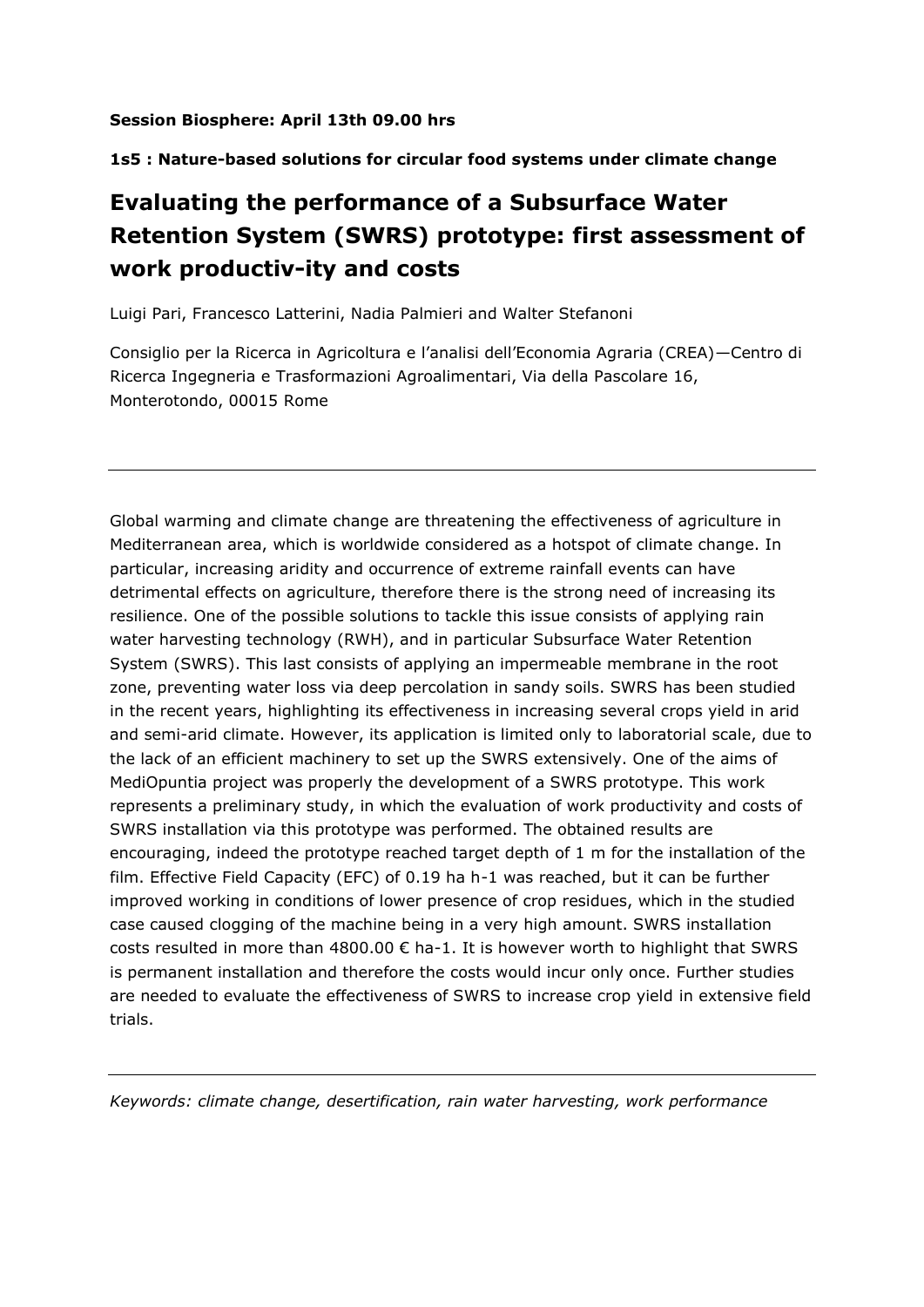#### **1s5 : Nature-based solutions for circular food systems under climate change**

### **A transition towards a circular agricultural economy with a focus on nature-inclusive initiatives**

Raymond Schrijver1 , Andrew Dawson2, Marijke Dijkshoorn-Dekker3,Reina Ferwerda-van Zonneveld4, Rolf Michels3, Nico Polman3, Marie-José Smits3

1 Wageningen Environmental Research; 2 Wageningen Plant Research; 3 Wageningen Economic Research; 4 Wageningen Livestock Research

The Dutch government advocates a transition to circular agriculture, in which natureinclusive agriculture is one of the important perspectives (LNV, 2019). From the private sector, we see all kinds of initiatives emerging, both from individual farmers and from other parties in the food system. There is a wide variety of initiatives - some very successful, others languishing. A lot is happening at once, with the transition going frustratingly slow for some, but so fast for others that they can barely keep up. That is why we have constructed a conceptual framework with two axes: scaling up and transition range. The framework is filled in with five initiatives in the field of circular nature-inclusive agriculture, from primary producers with a regional focus. We interviewed key stakeholders from these initiatives about the background and the development up to now.

Key concepts are the current regime in farming and niche developments (e.g. Smits et al., 2020). Regime is the dominant, common way of producing, but this can be put under pressure by social developments. Lesschen et al. (2020) state that in the current regime, maximalisation of land productivity is paramount and that this is accompanied by monocultures and extensive use of resources from outside the farm, such as animal feed, fertilizers and pesticides. Niches are new, emerging ways of producing which may be. Niches may scale up or form clusters among each other, but they could also remain small and serve a specific group of stakeholders. When niches develop into generally accepted modes of production, they can become part of the regime. Circular and Nature-inclusive agriculture is still such a niche.

With help of the framework we show that initiatives have developed at different scalingup levels and transition ranges. Some have reached a stage of a stable niche. However, we do not (yet) see upscaling to a level where the existing regime has been overthrown. Many initiatives remain 'experiments', but there are also initiatives that have already proven themselves and are even being followed. This imitation can lead to changes in the regime depending on the number of followers, such as greater attention to soil quality and manure use. In this sense, it is more a case of evolution (gradual shifts) rather than revolution (the overthrow of the regime).

*Keywords: circular agriculture, nature inclusive agriculture, transition, initiatives*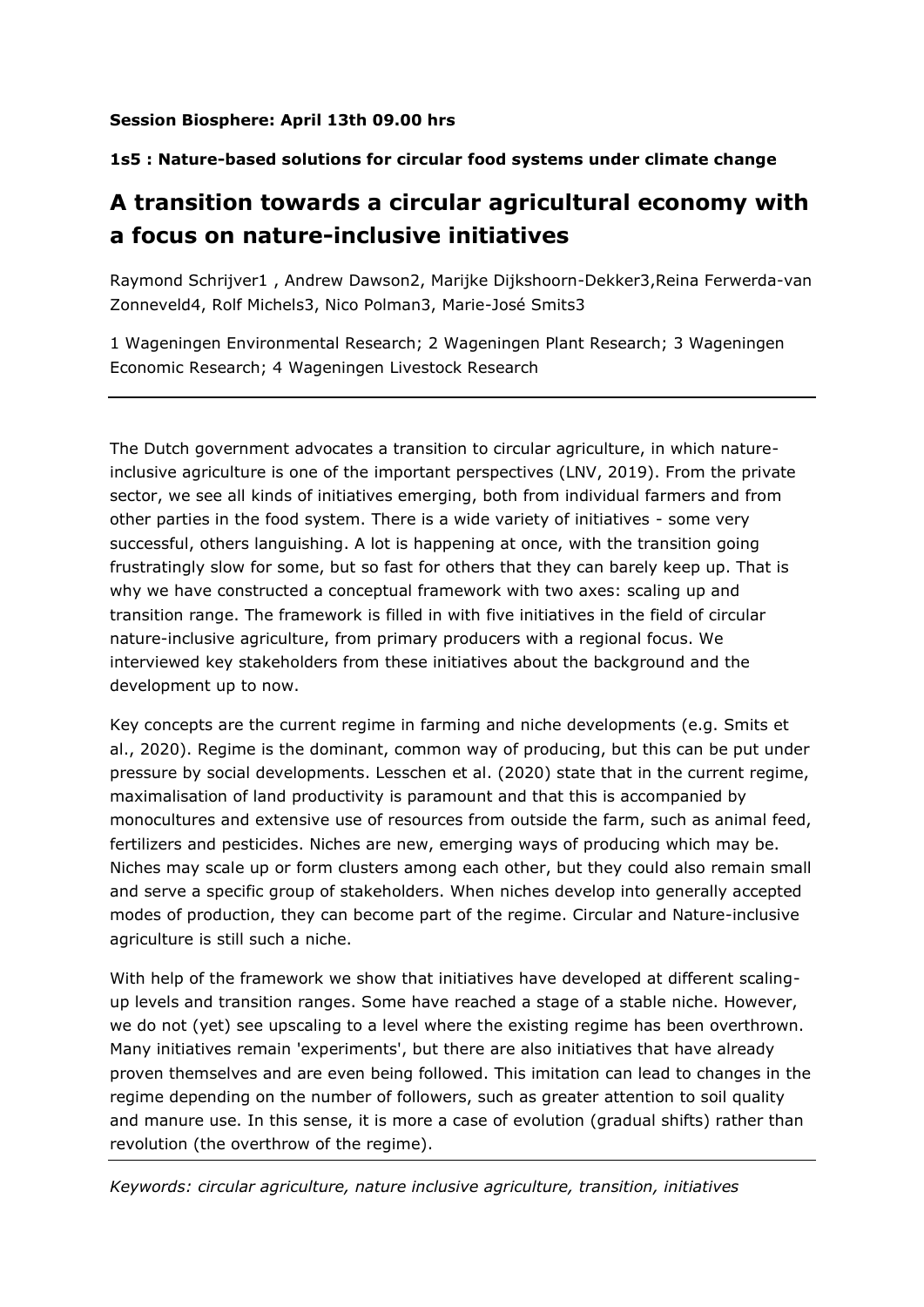#### **1s5 : Nature-based solutions for circular food systems under climate change**

### **Seaweed extracts to boost crop productivity under stress conditions**

VAN DER MEER IM1 (INGRID.VANDERMEER@WUR.NL), VISSER W2, DE VOS R1, VAN DER WERF A2

- 1. Wageningen Plant Research, Bioscience, The Netherlands,
- 2. Wageningen Plant Research, Agrosystems Research, The Netherlands

In the coming decades our world will face several major problems: climate change and a growing world population, combined with an increased welfare. Together with increased temperatures, we will face increased drought and salinisation, with negative effects on crop growth and productivity worldwide. How to combat these seemingly inevitable effects, besides attitude change? Based on an extensive literature review combined with our own experimental results, we show that seaweed extracts have promising biostimulant properties on crops both under stress and non-stress conditions. We will give an overview of effects of seaweed extracts on productivity and growth both under stress (drought and saline) and non-stress conditions, and shortly discuss putative underlying mechanisms of improved growth and productivity, and the seaweed extract compounds that might be responsible for this. We will show our own results on crop productivity under salt stress conditions and how we want to address the 'mode of action'. Finally, we discuss the impact seaweed extracts might have on specifically enhancing the protein content of crops to meet the growing food demand in terms of quality and quantity.

*Keywords: seaweed extracts, biostimulants, crop production, abiotic stress*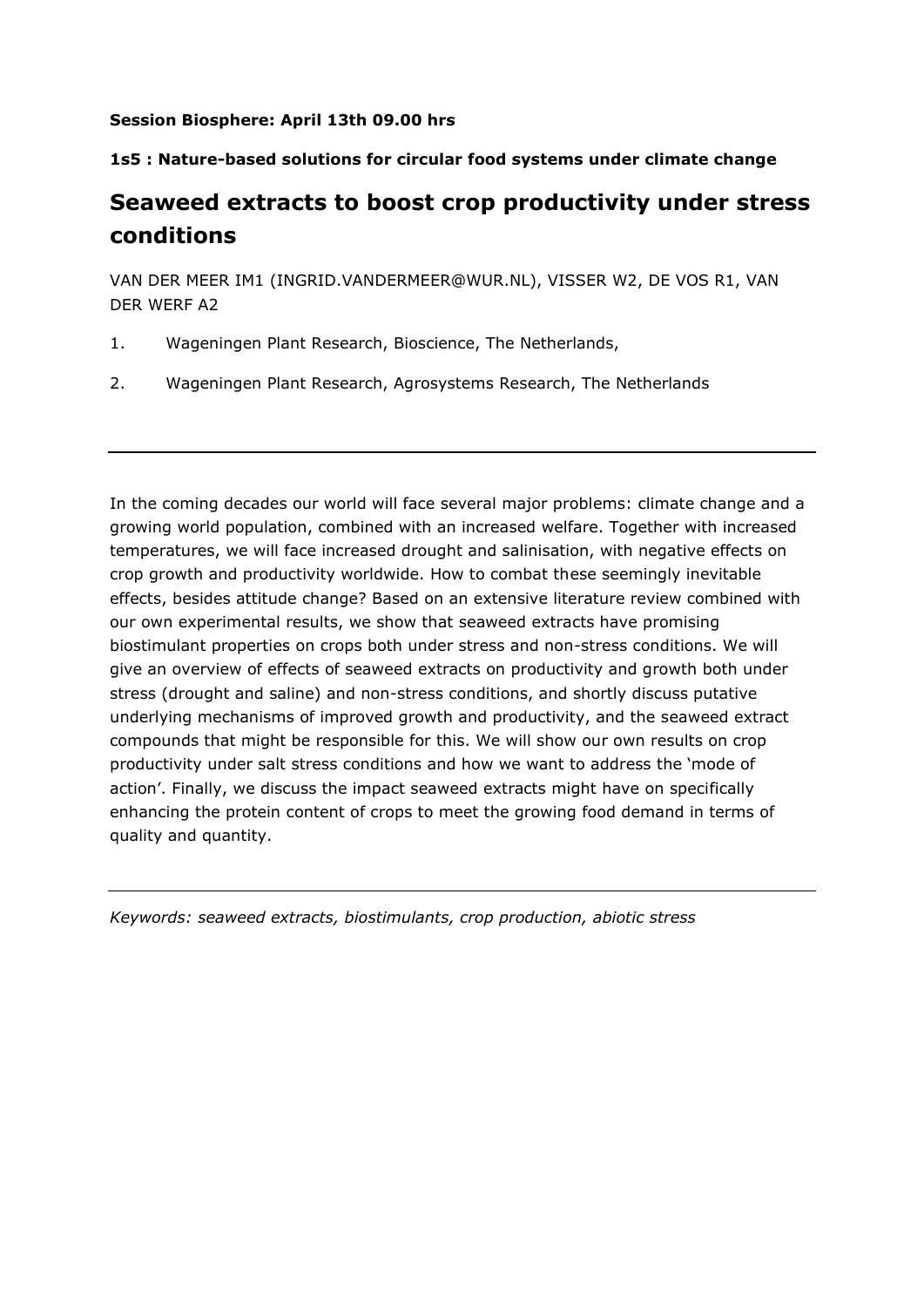#### **1s5 : Nature-based solutions for circular food systems under climate change**

## **How transformative adaption is making its way in the Dutch water system**

van Eldik ZCS 1), Timmermans W 1) de Haas W 1)

1) Wageningen Environmental Research

Climate change is causing more extreme weather and so far commonly accepted reactive, and preventive adaption strategies seem no match to future predicaments. Therefore, a window opens for new transformative trains of thought. The transformative adaptions approach adopts a fully long-term perspective of up to a hundred years. Functional use of land is based on the natural system by which natural resilience is strengthened. For example, rivers are given more space and the functional purpose of rural landscapes are rethought in conjunction with natural conditions. This does not only serve the natural environment, but also stimulates spatial planning to look for pairing opportunities, like promoting aquaculture in particularly wet environments or adjusting crop systems to increase drought resilience.

A true transformation is usually not clearly steered by any particular actor. There are often different people in different positions who 'sense' the challenge of change and work on it. The mobilisation of these change-makers is often a result of some substantive trigger. A good example is the NL2021 project, a long-term scenario for the Netherlands (Baptist et al., 2020), which is centred on the natural system and its capacity. To learn more about how presenting a thought provoking image of the future can instigate a possible transition, researchers from Wageningen Environmental Research are currently monitoring four regional project-driven alliances aimed to set transformative adaption in motion from the perspective of the Dutch water system.

So far six relevant areas of consideration have been identified: 1) drought as a game changer in the acknowledgement of climate change, 2) the 2120 scenario as an eye opener to a future vision, 3) a change of discourse in which the natural system is used as the starting point, 4) embracing integral paths towards sustainability, 4) timing and presentation, 5) small wins by local initiatives and 6) the recognition of natural systems as a self-contained actor. This year, the continuation of the research has been aimed to provide more insights on the process. Not only by consistently following the course of cocreation, but also by going deeper into the tensions that could come with governing towards transition.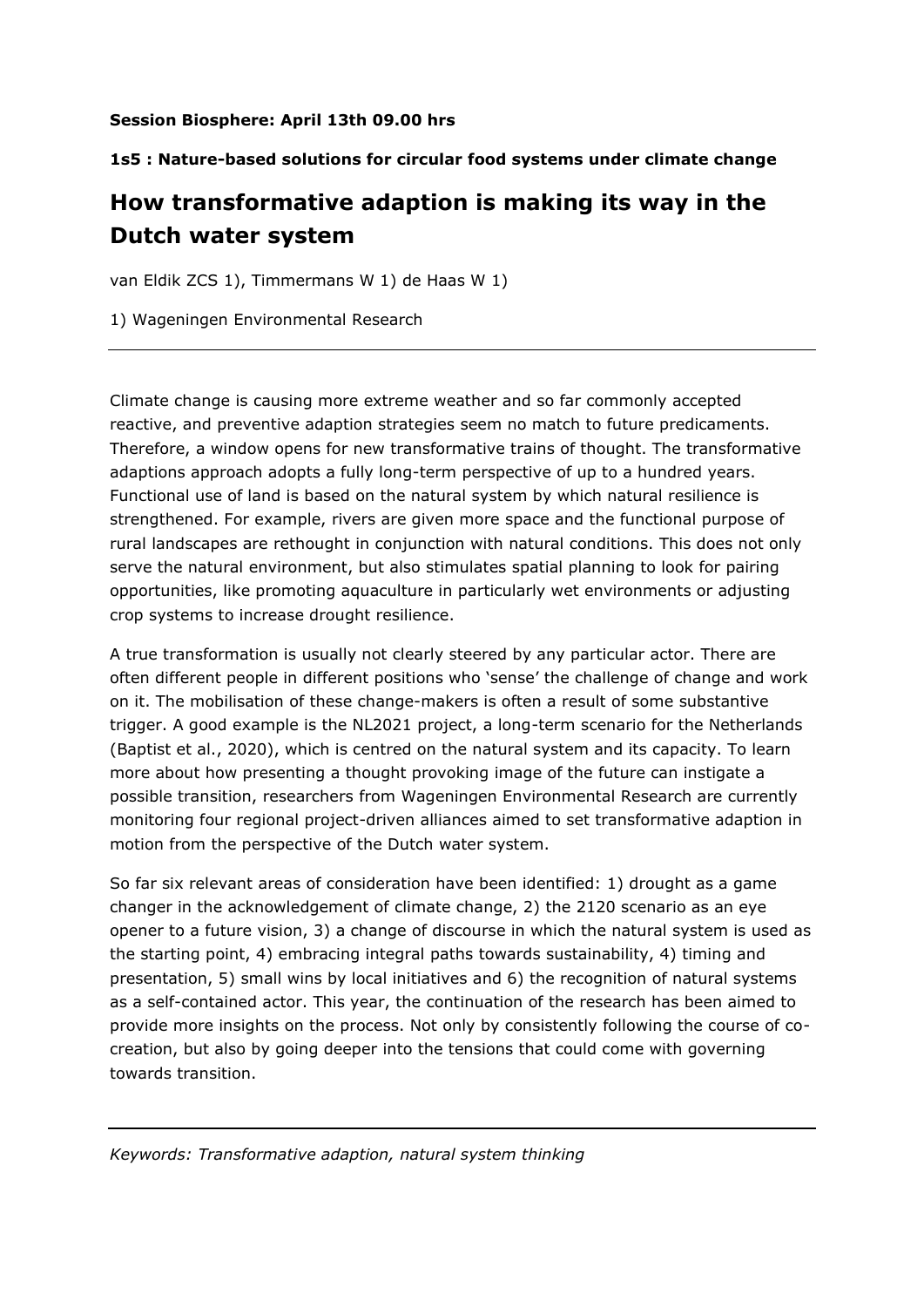#### **1s5 : Nature-based solutions for circular food systems under climate change**

### **Circular waste management**

Ms. Marloes Ruis MSc1; Mr. ir. Rob Dijcker1; Mr. dr.ir. Arjen van Nieuwenhuijzen2

1.Witteveen+Bos 2.Witteveen+Bos/WUR

The global pursuit of sustainable development is an irreversible social trend, also in engineering our future. This has an effect on the work of engineers. New insights resulting from new research and developments can change the situation for which an engineer is developing a solution. Innovation, through research and development, continuously provides new insights. These can be used to develop the best engineering solution. As engineers, we are able to adjust our solutions to the changing situation. One of the most important tools we use to find comprehensive sustainable solutions is our sustainable design principles. Witteveen+Bos developed several analytical, consultancy and engineering methods to accelerate the transition towards a circular and bio-based society. With the increasing depletion of finite natural resources as the world further advances and progresses, circular economy and climate resilient measures have become a crucial topic for which used streams from one party could be re-used as a valuable resource by another party. Symbiosis between these parties to create circular opportunities in our projects is the basic principal. Our aim is to strengthen the robustness of the current system and further optimize the scarce resources by exploring integrated innovative solutions.

A first step in this transition is the scan of streams by material flow analysis (MFA) and identification of sustainable and cost effective circular measures. For different projects, Witteveen+Bos executed environmental, technological and economical impact analysis to determine hotspots, recommendation and engineering solutions to accelerate the circular economy. By not only quantifying the substance flows, but also mapping the overall CO2 impact of these substance and energy flows we can determine their impact and importance: where are the largest and therefore also the greatest opportunities for integrated sustainability and closing cycles?

Based on data analysis of operational flows for water, energy, residual streams and related building materials and chemical use and the carbon emissions we map the use and emissions of these streams to identify hotspots with losses and interactions. From this moment we link parties and/or streams for the development of (biobased) products/service. To solve these hotspot we make recommendations for interventions and develop the technical measures focusing on existing and developing technologies for renewable energy, water and resources reuse and biobased solutions. These technologies can be; various treatment options for solid wastes, sludges, waste oils and sewage